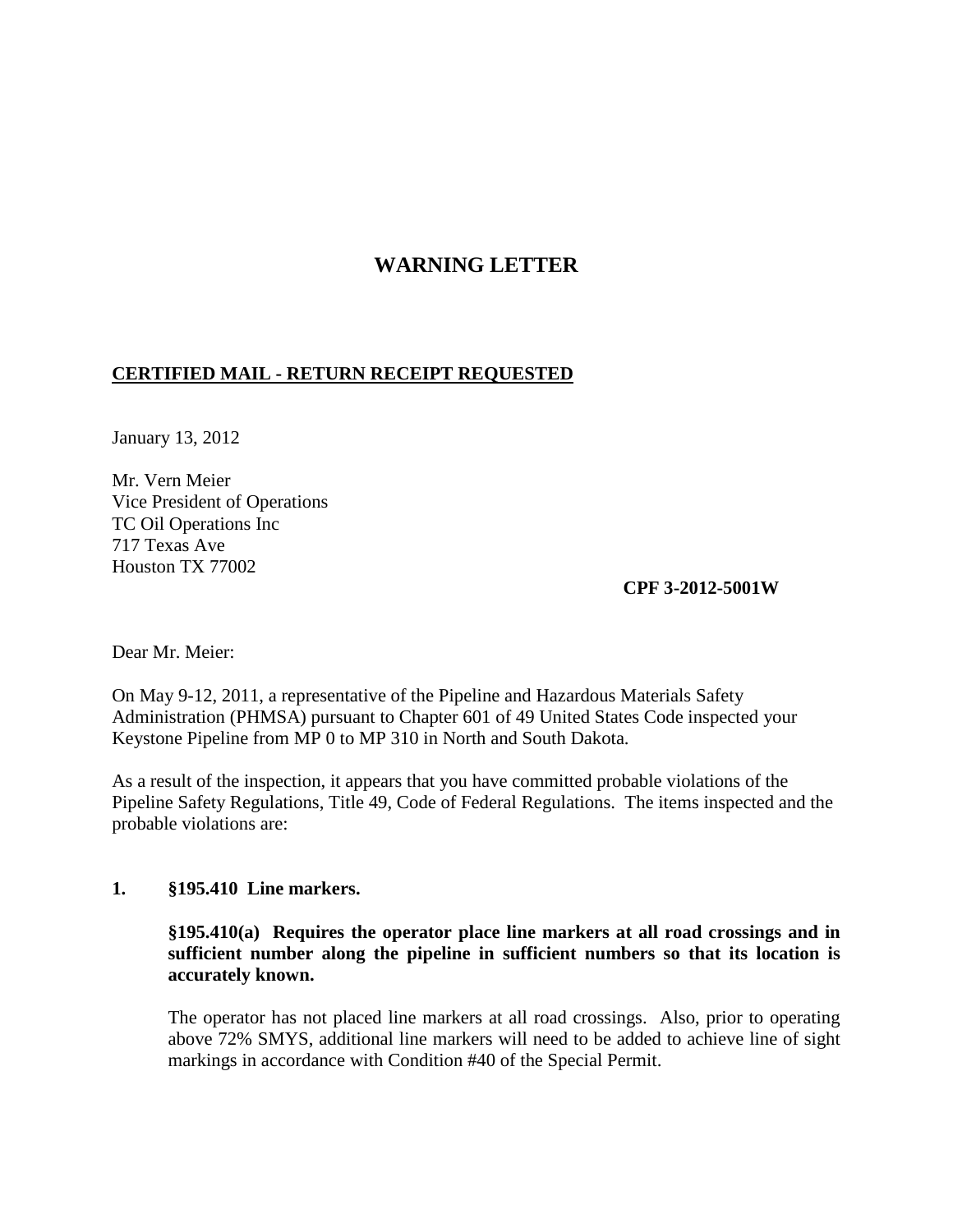#### **2. §195.412 Inspection of rights-of-way and crossings under navigable waters.**

## **§195.412(a) Requires the operator to inspect the surface conditions on or adjacent to each pipeline right-of-way.**

The Operator has not clearly observed the ROW near MP 5. The ROW has 250 feet of trees that were preserved during construction by boring the pipeline under them. The tree canopy prohibits clear observation of the ROW by aerial patrol and no other patrolling methods have been used.

#### **3. §195.577 What must I do to alleviate interference currents?**

# **§195.577 Requires the operator to have a program, identify and minimize detrimental effects of stray currents.**

The operator was not able to demonstrate that field testing for potential AC interference was adequate. The AC readings are below expected values along with several negative AC values. Also during PHMSA's inspection, AC readings were as much as 100 times greater than those recorded during the close interval survey.

Also, two high voltage direct current power lines were identified with no information or documentation of a study to confirm that the power lines could not affect the integrity of the pipeline consistent with Condition #37 of the Special Permit for operation above 72% SMYS.

Under 49 United States Code, § 60122, you are subject to a civil penalty not to exceed \$100,000 for each violation for each day the violation persists up to a maximum of \$1,000,000 for any related series of violations. We have reviewed the circumstances and supporting documents involved in this case, and have decided not to conduct additional enforcement action or penalty assessment proceedings at this time. We advise you to correct the items identified in this letter. Failure to do so will result in TC Oil Operations Inc being subject to additional enforcement action.

No reply to this letter is required. If you choose to reply, in your correspondence please refer to **CPF 3-2012-5001W.** Be advised that all material you submit in response to this enforcement action is subject to being made publicly available. If you believe that any portion of your responsive material qualifies for confidential treatment under 5 U.S.C. 552(b), along with the complete original document you must provide a second copy of the document with the portions you believe qualify for confidential treatment redacted and an explanation of why you believe the redacted information qualifies for confidential treatment under 5 U.S.C. 552(b).